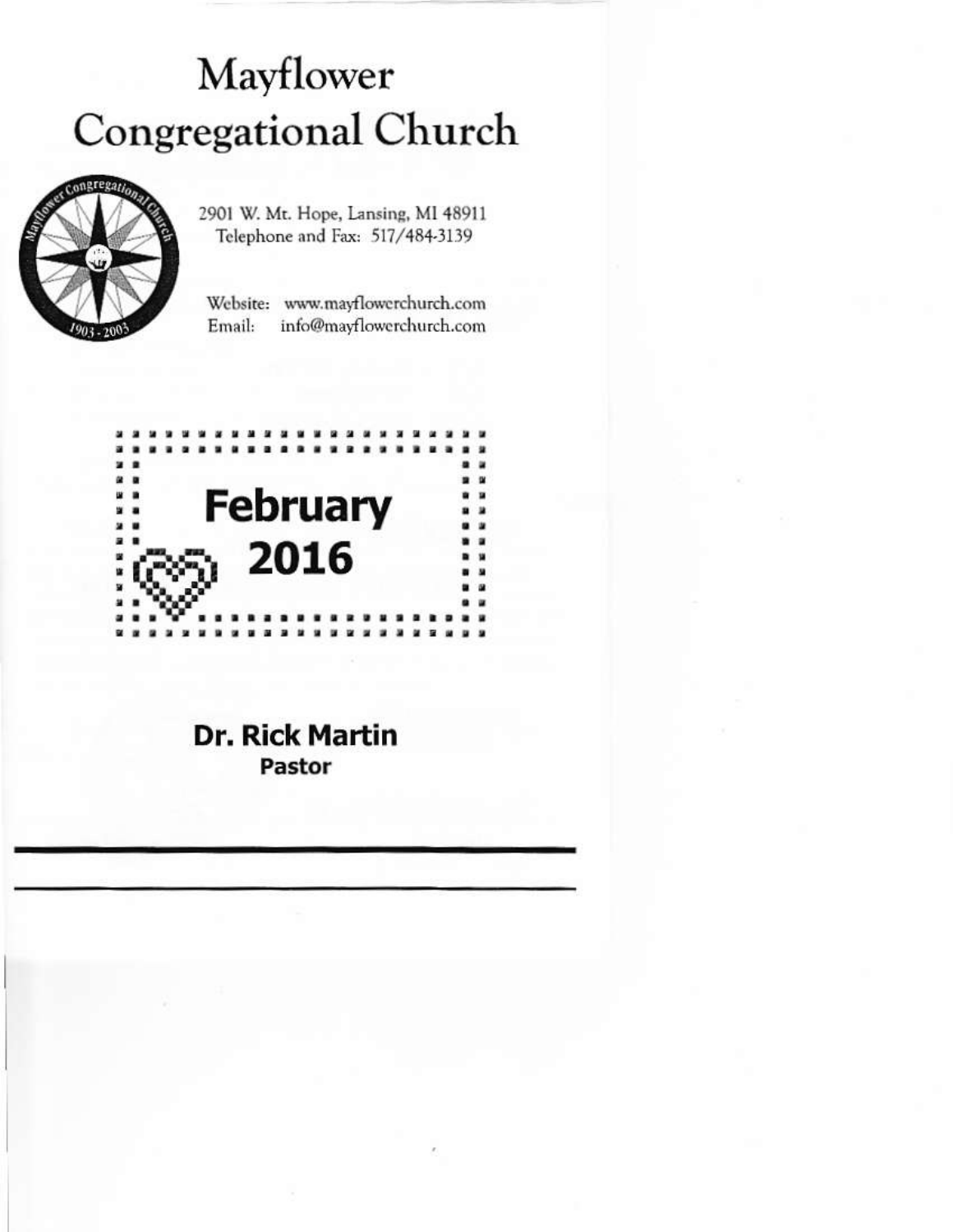

## BIRTHDAYS

2/1 - Nancy McKay 2/9 - Lisa Jones 2/16 - Mark Holmes 2/21 - Dick McKay

# **ANNIVERSARY**

2/18 - Janet Hershey and Bob Felter

HEAD USHER Lois Ries

**OUTREACH FOCUS** Missions

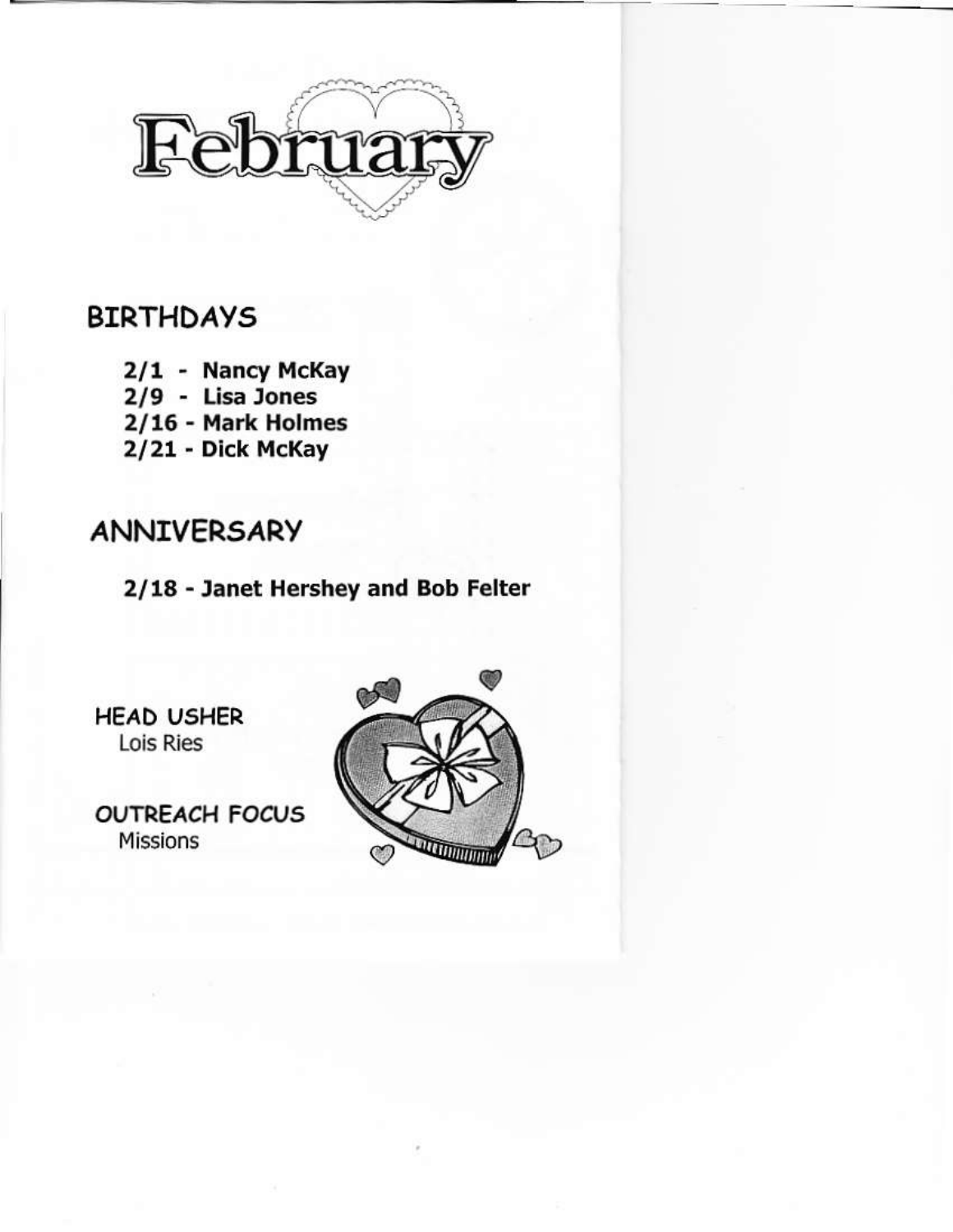#### **Living With Inner Peace**

I just finished preaching a series about Inner Peace. It was a kind of "How to Obtain and Maintain" series. It is difficult to arrive and stay at "the peace of God which transcends understanding" when we live in a world of war, turmoil, and disasters. In Michigan, we also have Seasonal Affective Disorder due to the lack of sunshine. Want to experience less depression and have more inner peace? DO this:

1) When (if) the sun shines, get in it. Yes, it is cold but a few minutes make a big difference. Take a walk, do outdoor chores, go stand in the parking lot.

- 2) Rejoice in the Lord.
- 3) Exude gentleness.
- 4) Replace worry with prayer and thanksgiving.
- 5) Control your thinking.

"And the peace of God, which transcends all understanding, will guard your hearts and your minds in Christ Jesus." Philippians 4:7

On a separate note, Jesus is moving at Mayflower Church. The Christmas Eve service is still inspiring me. Not only was it a great service, but attendance - wow! Why so many more than the last several years? Among other reasons, several people actively invited people by personal invitation, by social media, by direct mailing (wonderful postcard!) and advertising. Direct mailing and advertising we normally do, so maybe the personal invitation and social media really attracted people. Let's keep that up, even for our regular services. What do you think?

2016 is going to be a good year for Mayflower Church. Get here. Get involved. Get blessed.

"For I know the plans I have for you," says the Lord, "plans for wellbeing and not for trouble, to give you a future and a hope." Jeremiah 29:11

- Dr. Rick Martin, Pastor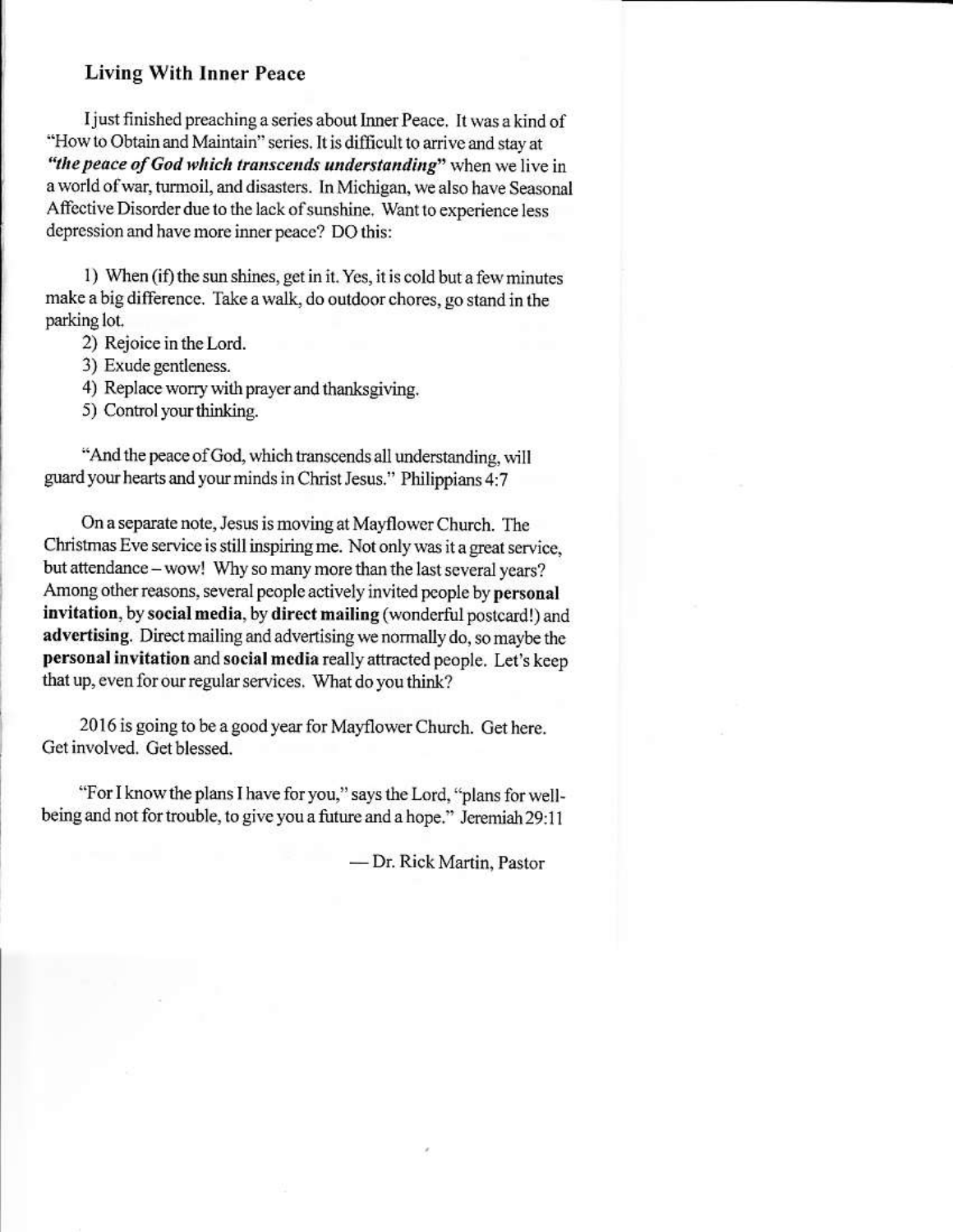#### Lay Leader's Message

As the song states, "Baby, it's cold outside." The cold came as it does every year. It's just another attribute of living in the great state of Michigan. In the winter when it snows, it looks beautiful, it's quiet and it's peaceful. We need this peace in our lives to keep us on an even keel. It gives us time to think, pray, count our blessings, de-stress, organize our lives, maybe even read a book or put together a puzzle before things get hectic again.

This can be done in a warmer climate while on vacation as well as in cold Michigan. As you have heard, my sister-in-law, Gloria, and I are going to Mesquite, Nevada, for a month to visit nearby family and to relax and rest in warmer weather. When I get back, I am looking forward to the challenges of my new position as Lay Leader. See you all in March!

- Ann McClelland, Lay Leader



#### **On Aging**

- By the time you're rich enough to sleep late, you're so old that you always wake up early.

- Anyone who revels in the recollections of being a barefoot boy, has forgotten about gravel roads.

- The problem with getting old is that nothing is unforgettable.

- Life has gone full circle when you once again have to worry about a driver license exam.

- Among the most common signs of old age are white hair, wrinkles and a house that is paid for.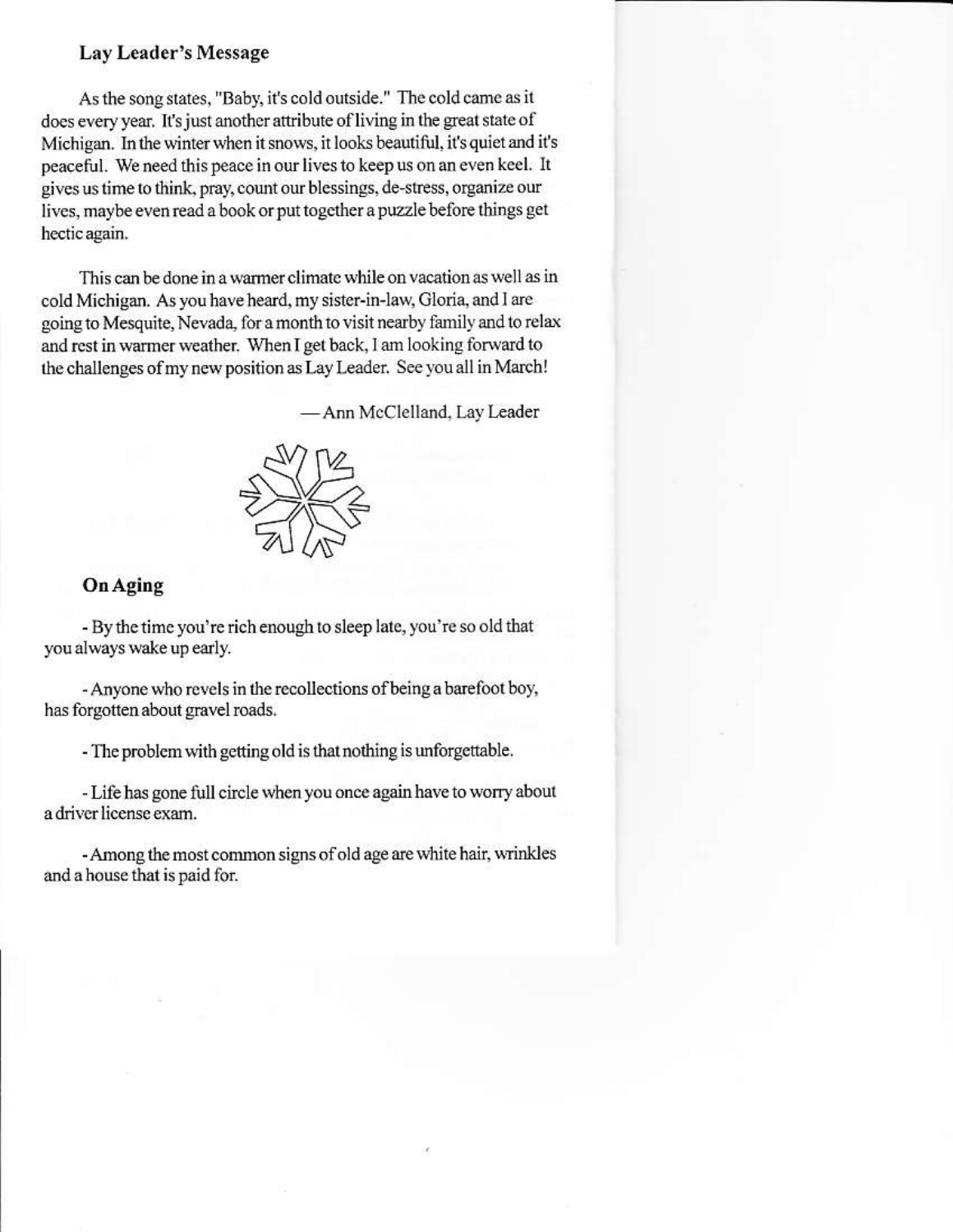#### **Music Notes**

Believe it or not, the first Sunday of Lent is February 14 this year. How can that be, you ask? Weren't we just celebrating the birth of Christ and now we move into the season of reflection, the time when we think about the sacrifices he made for us, including his death?

I am not the first person to note that with joy comes sorrow, and as you sing the hymns of Lent, if you pay close attention, you will find both joy and sorrow written in them. A beautiful example of this phenomenon is the American folk hymn, "What Wondrous Love Is This?"

Apparently, folk hymns were not written down but typically had key phrases repeated often throughout the hymn which leant themselves to being remembered easily. If you look at the words in "What Wondrous Love Is This," you will see this with the use of such phrases as "O my soul" and "I'll Sing On."

This hymn was first published in 1835 in a collection of hymns called William Walker's Southern Harmony. Not only is the music absolutely beautiful, but the words are profound.

What wondrous love is this, O my soul, O my soul! What wondrous love is this that caused the Lord of bliss to bear the dreadful curse for my soul, for my soul.

When I was sinking down, sinking down; when I was sinking down beneath God's righteous frown, Christ laid aside His crown for my soul.

To God and to the Lamb I will sing, I will sing; to God and to the Lamb who is the great "I Am," while millions join the theme, I will sing. And when from death I'm free, I'll sing on, I'll sing on; and when

from death I'm free, I'll sing and joyful be, and through eternity I'll sing on.

You can find the Lenten hymns we sing in our Pilgrim Hymnal under the subtitle "Passion and Cross." They begin with #154 - "O Thou Who Through This Holy Week" and end with #179 - "Were You There?" Treat yourself this Lenten season to the study of these sorrowful and yet joyful pieces of music. I guarantee you will get much out of it.

-Barb Fuller, Music Director

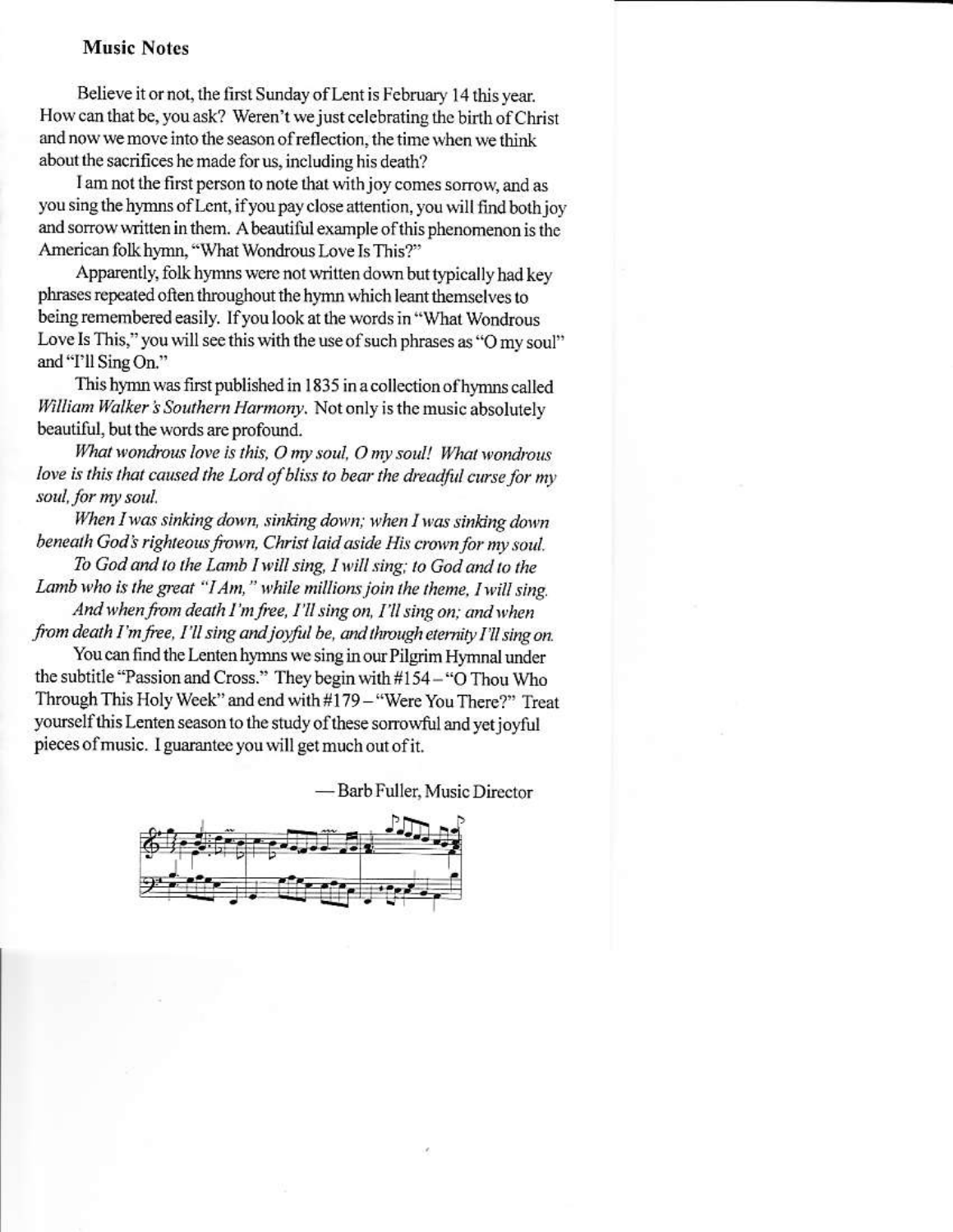### **Mayflower Financial News**

Our Second Saturday Suppers continue to be a success each month with about 100 being served in January. Our Christmas Eve Service was well attended with 88 present. \$447 was received for the Salvation Army.



| Income:                | 7,361.30      |
|------------------------|---------------|
| Expenses:              | 8,313.49      |
|                        | 952.19<br>- S |
| YTD for Twelve Months: |               |
| Income:                | \$102,734.94  |
| Expenses:              | 89,179.01     |
|                        | 13,555.93     |
|                        |               |

| Fund Balances:                |             |
|-------------------------------|-------------|
| Checking:                     | \$14,841.54 |
| <b>Bequest Funds Savings:</b> | 19.014.39   |
| Memorial Fund CD:             | 5,497.26    |
| CD Savings:                   | 22,311.76   |
|                               | \$61,664.95 |

A more detailed report is available in the brochure rack near the office lobby entrance door.

-Linda Wheeler, Treasurer

## February 27 - Italian Dinner Fundraiser

Mark your calendar now for the teens' fundraiser for the Mayflower Heat project. Details to be announced.

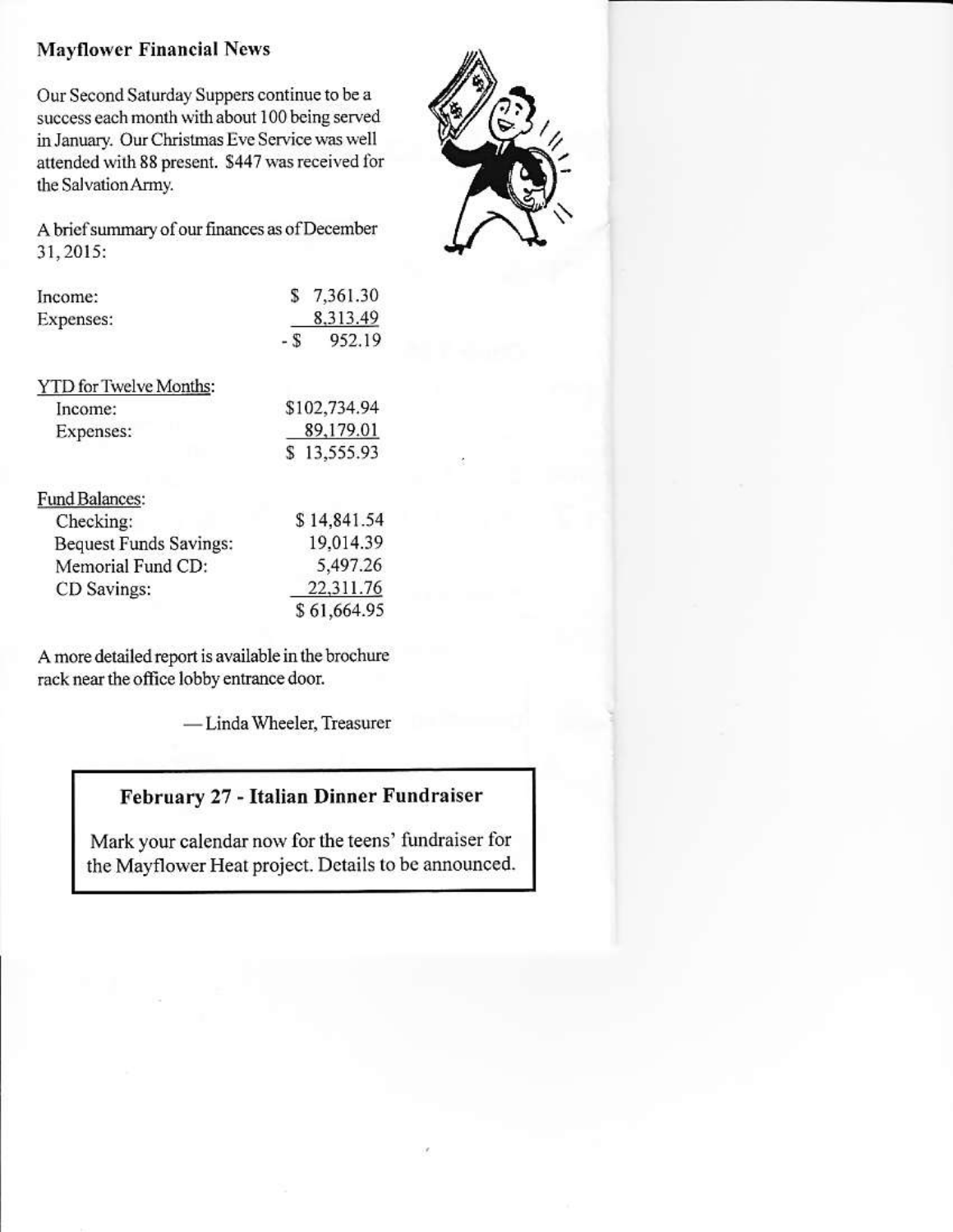#### **Outreach for February**

This month, I am delighted to use this space to discuss our outreach program for February. As you may know, while our family was in Chicago, we were able to stay at the Ronald McDonald House in Hyde Park. I had no idea how much work these Houses do around the nation. The House we staved at could serve 50 families, and a far larger House was available near the Children's Hospital of Chicago. Altogether, there were five house serving the metro Chicago area. Once a child is eligible to stay at a House, their family can continue to use the service for life, which is very valuable for chronically ill patients who often require treatment long after they age out of child status.

The Houses provide not only a place to stay, but they provide food, toiletries, and anything else a family in need might require. For the month of February, we will be collecting goods needed to continue to run the House. I am also making contact with the local House, near Sparrow Hospital, to arrange to provide a meal for the families. Maggie and I will be discussing our experience and providing more information during the worship service on February 7.

Here are some of the items the Houses always need:

- · Ziploc bags in all sizes
- · Sample-size toiletries (shampoo, conditioner, soap, toothbrushes, toothpaste)
- · Individual wrapped toilet paper rolls
- · Disposable razors
- · Keurig-style coffee cups
- · Paper towels
- · Laundry detergent and dryer sheets
- · Foil, plastic wrap, and wax paper
- · Individual boxes of cereal



As always, your support and love are an inspiration every day.

- Liz Canfield, Christian Ed. Director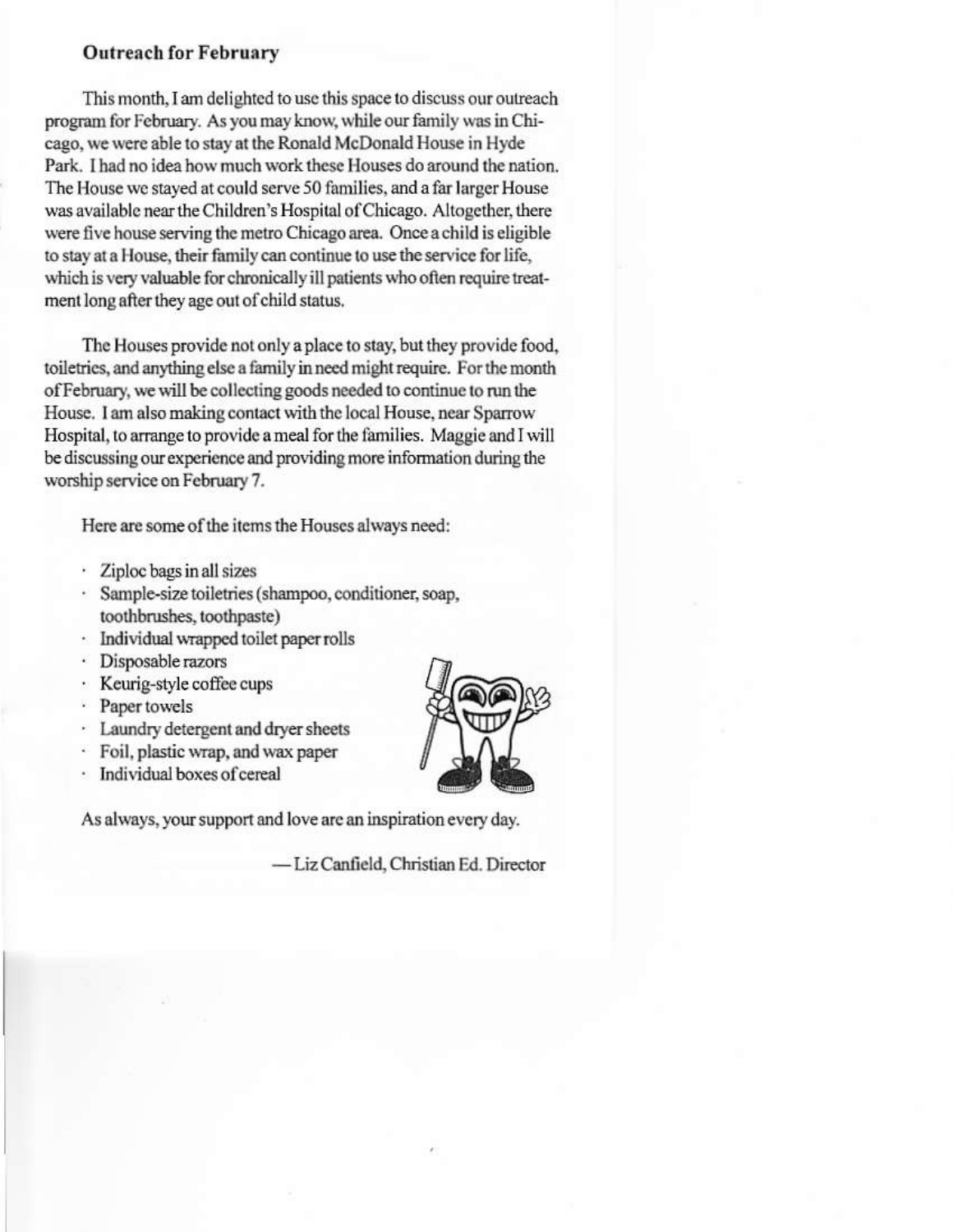

#### **Thrift Sale**

Another thrift sale to benefit the church treasury is coming, probably April 29 and 30. Please start your spring cleaning early and check around your house to find good, saleable things that you have but don't really need any more. Remember, too, to invite friends, family, coworkers, etc., to donate items. We'll be glad to have them!

Plan to hold your stuff for now and we'll announce when you can bring it to the church.

We need a lot of help to set up, run the sale, and clean up after the sale, so please plan to help. Set up dates and times will be announced as soon as the dates are definite. Thanks, everyone!

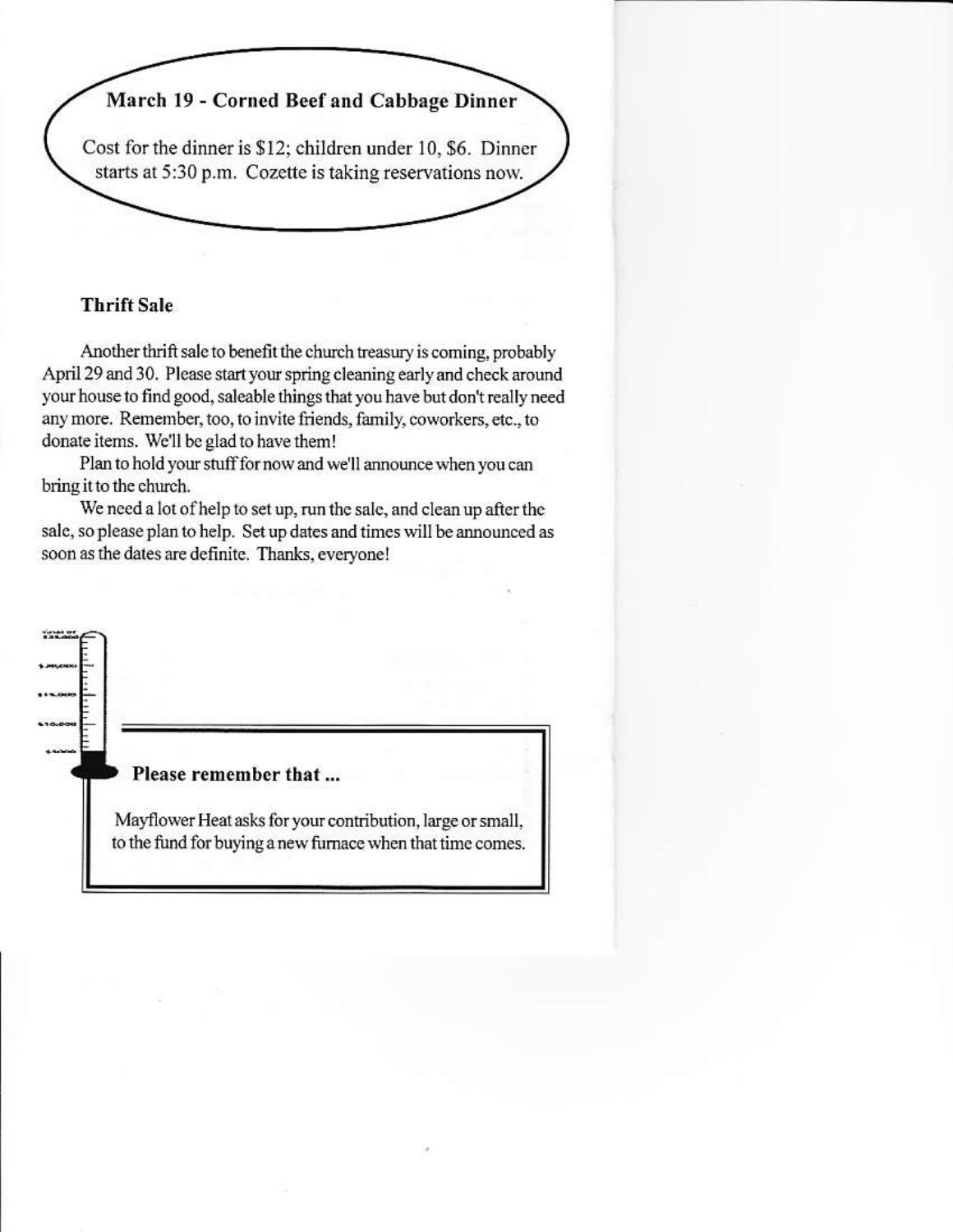